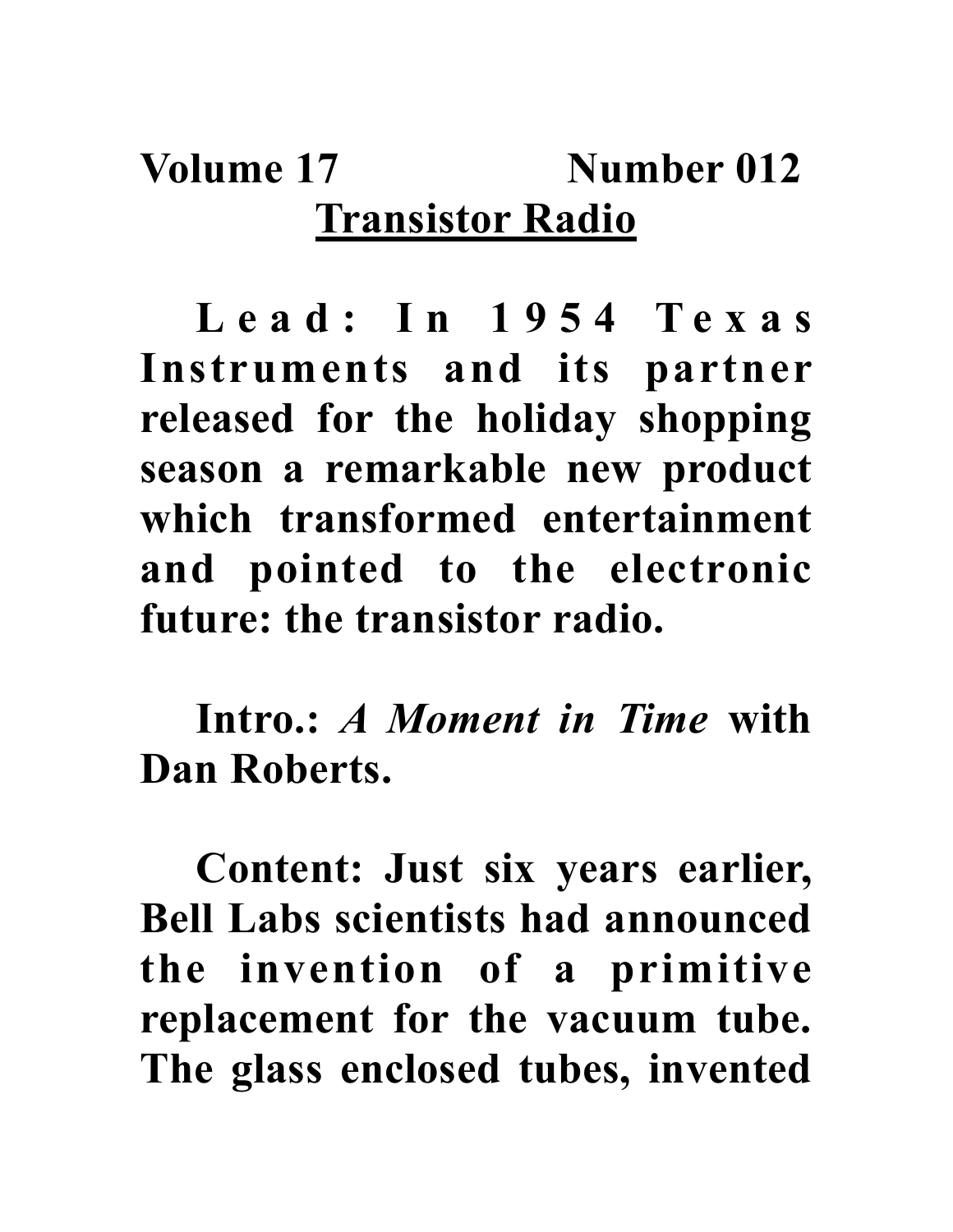**in 1907 propelled the electronic world forward and made possible amplification, radio and long distance telephony, but tubes were slow, hot, bulky, and short-lived. The replacement was called a transistor or "transfer resistor." It used the element germanium (and later silicon) covered on both sides with another element to create a tiny alternative to the vacuum tube which could act as an amplifier or a on/off switch.** 

**TI and its partner Industrial D e v e l o p m e n t E n g i n e e r i n g Associates (IDEA), were watching their business evaporate as the demands for military equipment declined after the Korean War.**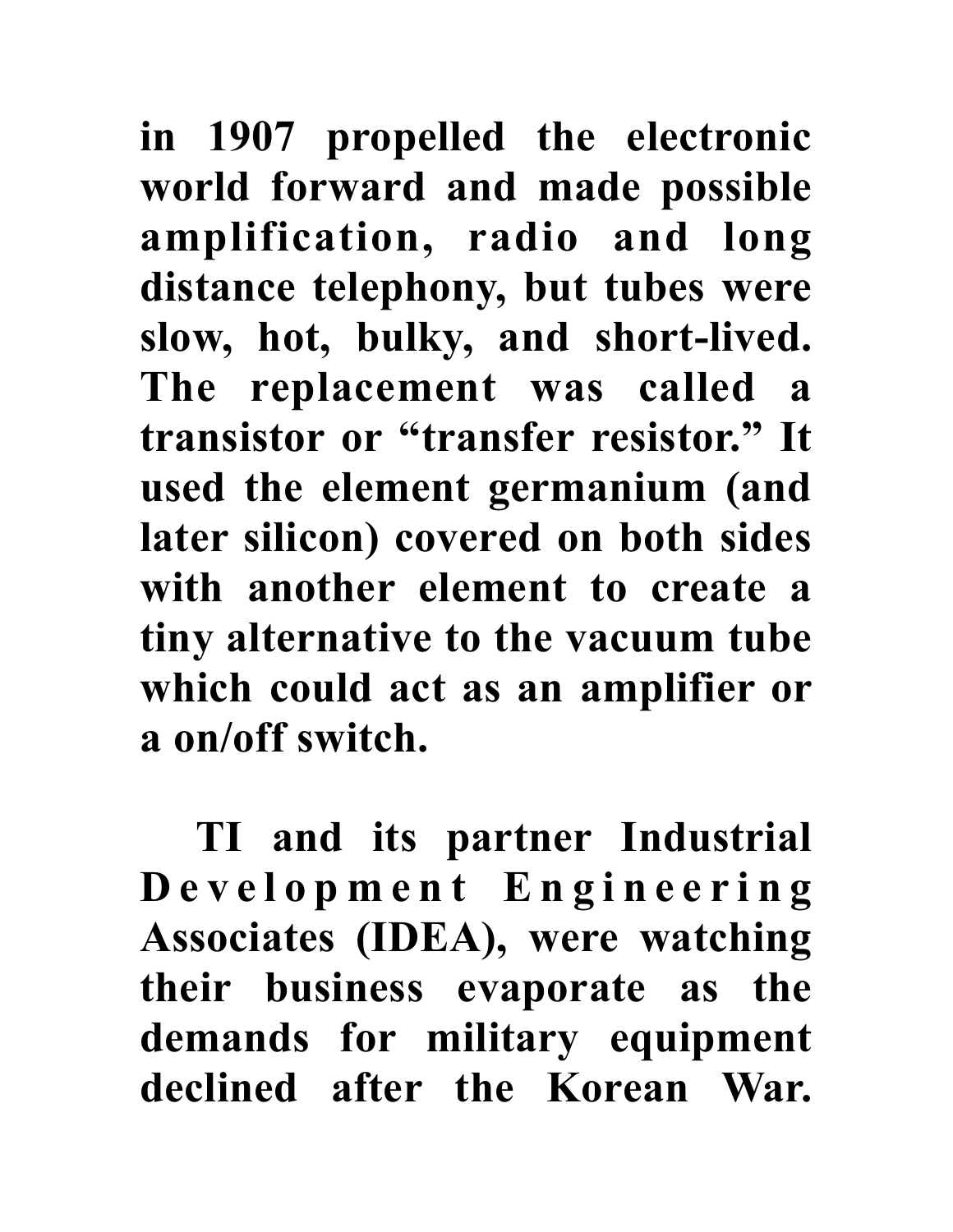**They chose as an alternative, consumer electronics, and decided to apply the new transistor to develop a small portable battery powered radio. It was not easy because at first transistors were expensive and had a high rate of failure, but by the time they released the TR1 in October, 1954, the problems had largely been resolved.** 

**It cost \$50.00 and though in that first season only 1500 units were sold, TI had manufactured 1 0 0 , 0 0 0 m o r e , b u t m o r e importantly, had attracted a number of competitors, thus**  s e curing a market for TI **transistors and expanding the**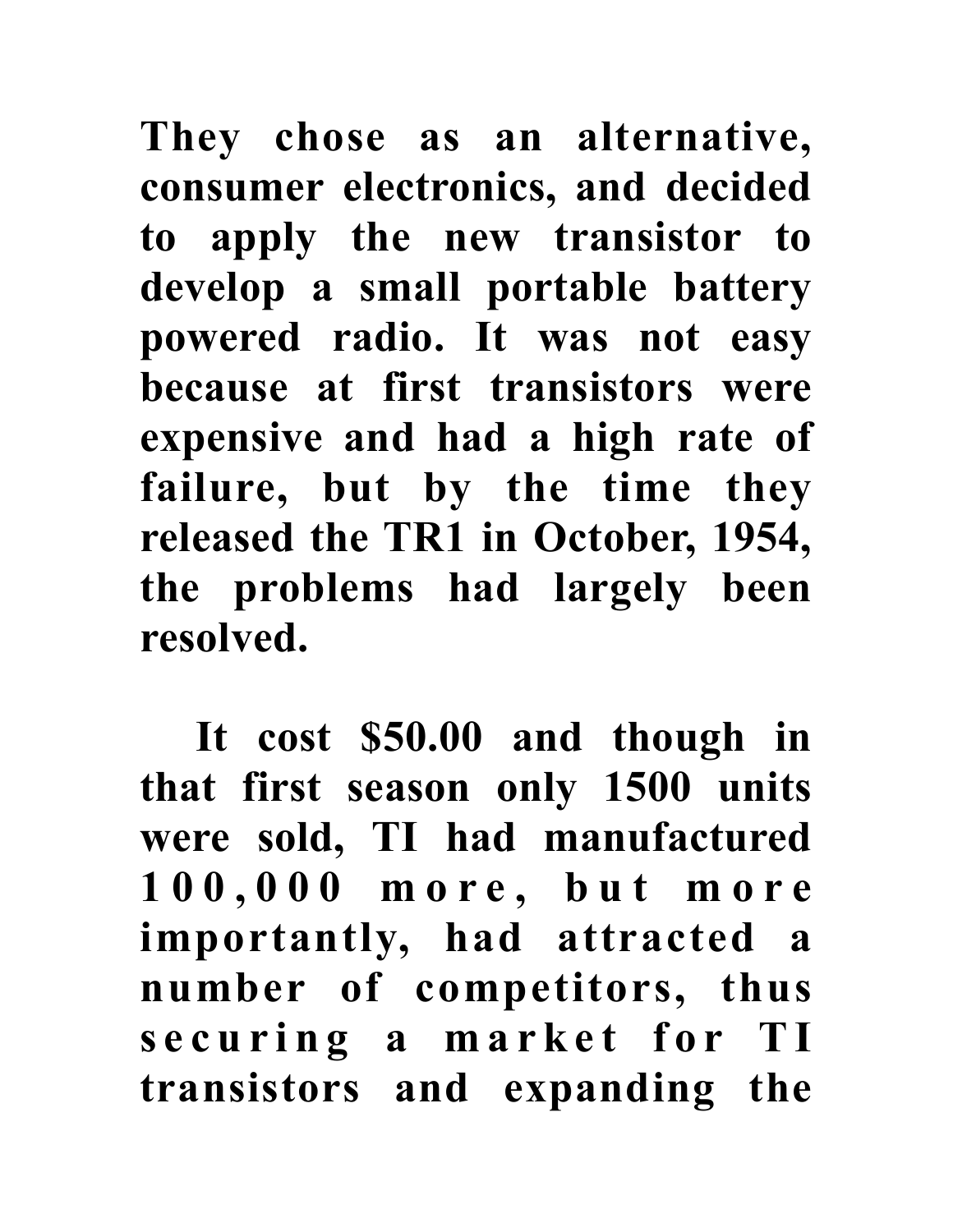**public's enthusiasm for portable gadgets. The success of the TR1 proved the transistor's potential and paved the way for the ever increasingly smaller world of electronic technology.**

## **Research by Carter Lyon, in Richmond, Virginia this is Dan Roberts.**

## **Resources**

*American Heritage.* **"1947 The Transistor." December 1997: 97-98.**

**Braun, Ernst, and Stuart MacDonald.** *Revolution in Miniature.* **New York, N.Y.: Cambridge University Press, 1982.**

**Dummer, G.W.A.** *Electronic Inventions and Discoveries.* **Philadelphia: Taylor & Francis, 1997.**

**Riordan, Micheal, and Lillian Hoddeson.** *Crystal Fire: The Birth of the Information Age.* **New York,**